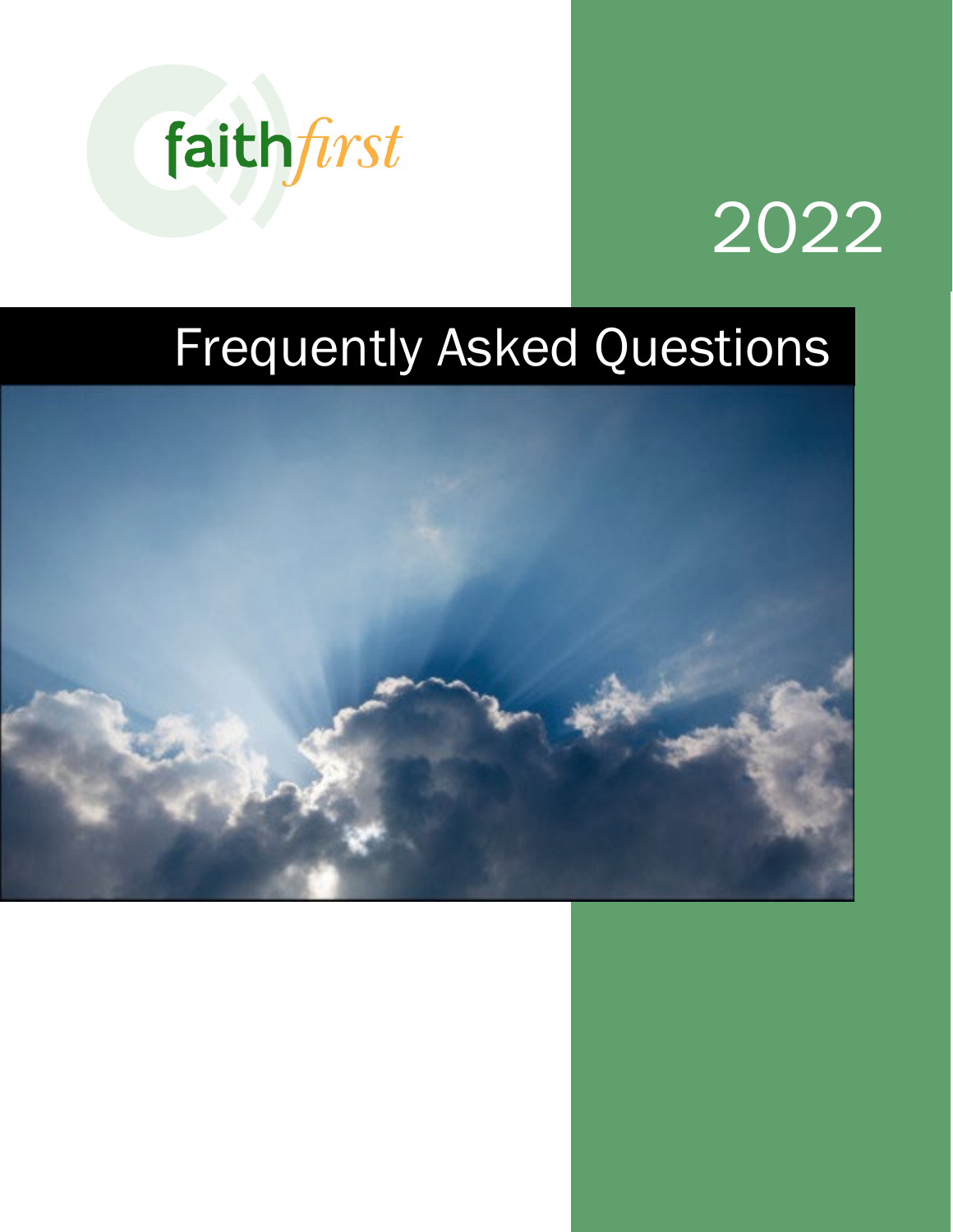

# Frequently Asked Questions

Christian | Catholic | Jewish | Buddhist | Islamic | Muslim | Native American | General Spirituality

## Why is it called FaithFirst?

FaithFirst is a philosophy of utilizing "faith or spirituality first" before (or in lieu of) more traditional forms of intervention. We believe that individuals and their caregivers should have access to more holistic interventions that are clinically proven, easily administered and immediately measurable. FaithFirst is the only therapeutic multi-faith streaming service in the healthcare industry, delivering faith and spiritual programs to over 1M people a day in over 5,000 locations.

#### What is FaithFirst?

FaithFirst is a multi-faith digital streaming service providing spiritual and religious support to nurture connection, meaning and wellness through all healthcare environments. This offering draws from a broad spectrum of faith and wisdom traditions—Christian, Jewish, Muslim, Buddhist, Native American, General Spirituality—to offer prayers, meditations, sacred texts, music, worship opportunities, education, and interactive spiritual exercises. FaithFirst keeps individuals, groups and staff connected to

their preferred tradition and practices when and where it is needed most. Serving hospitals, long-term care, treatment centers and agingin place communities, our content is created and curated by a team of luminaries, drawn from academic, spiritual, and religious collaborations.

## Is there research that supports the use of FaithFirst?

Scientific evidence supports the critical need for spiritual tools and resources in hospital and long-term care communities. Stu dies have shown that engaging in faith/spiritual programs has positive effects on mental health, heart health, cognition, and pain management. Individuals who are more spiritual and religious are more satisfied

with their lives and have fewer suicidal thoughts, less depression, and less tendency to abuse drugs or alcohol. They are found to have a better quality of life and less distress about mortality. One study reported that cognitive symptoms associated with Alzheimer's disease progress at a slower rate in patients who are more religious and spiritual compared to those who are less so. One possibility for these findings is that the repetition of prayers and rituals involved in religion and spirituality facilitates attention,



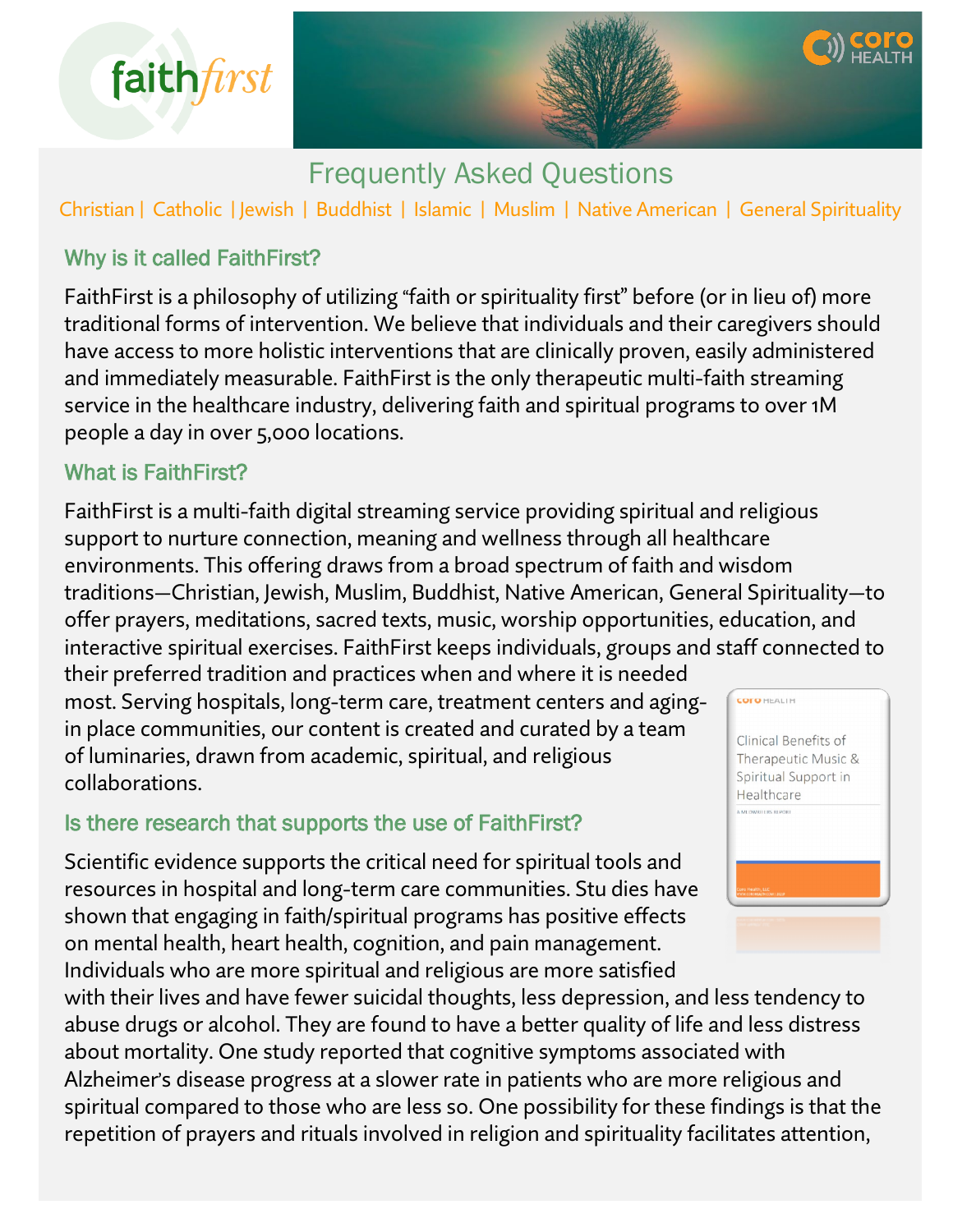

strengthens connections within the brain and improves memory in these individuals. Spiritual support is also associated with a reduction in pain. Mechanically ventilated patients that were given picture-guided spiritual care and were able to talk about their emotions, pain and needs reportedly had reduced stress and an increased ability to cope with their hospital stay. For more details, please see our Medwriters Report: Clinical Benefits of Therapeutic Music and Spiritual Support in Healthcare, available on our website.

## How and when do I use FaithFirst?

FaithFirst Certified Communities not only embrace the philosophy, but also provide an abundance of evidence-based use cases and best practices for the positive utilization of FaithFirst. For example, through our easy-tonavigate categories, nursing staff, chaplains, caregivers and even volunteers offer tailored spiritual support to individuals and groups, engaging them in their tradition of choice. In addition, they engage our programs to



commemorate religious and spiritual seasons of the year and meaningful and timely rituals. Care staff also schedule worship services, sing-along hymns and interactive faith/spiritual discussions as enrichment activities designed to build community and foster stronger relationships. Administrators embrace FaithFirst for all the reasons listed above as well as being able to convey to families all the benefits, comfort, inclusiveness, and overall tone that the programming sets within a community.

## What is the difference between FaithFirst and other streaming services?

FaithFirst is the only multi-faith spiritual support service specifically designed, created, and curated to support healthcare. Our content is scalable, offering breadth and depth across faith/spiritual traditions and is guided by the hearts and minds of Board-Certified Chaplains, Clergy and Academics rooted in their respective traditions. Other apps or websites are siloed in only one tradition, offer no opportunities for broader, interactive group discussions, and are limited in their content sources. These solutions cannot meet the existing needs of diverse spiritual paths.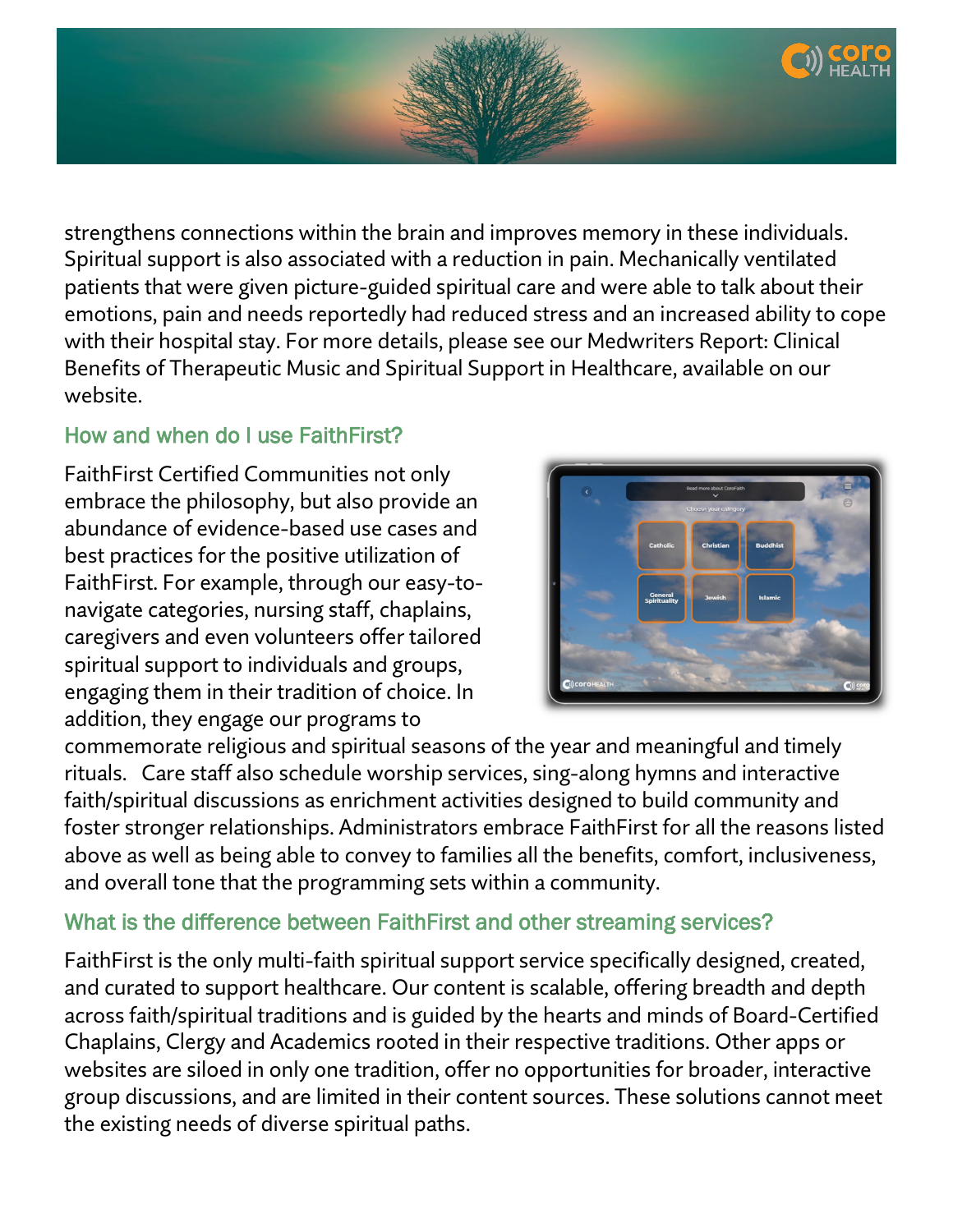

#### What types of programs are available?

With the largest library of spiritual support across multiple faith traditions, programming includes prayers, meditations, music, rituals, sacred texts, hymns, worship opportunities, education, and interactive spiritual exercises designed to promote healing and wellness. Current traditions include Christian, Jewish, Muslim, Buddhist, Native American, and General Spirituality. New traditions, categories, content are updated monthly. Our Council of Board-Certified Chaplains, Clergy and Academics help us develop the most robust content roadmap in the industry, extending an invitation for all to participate, connect to something greater and find meaning and belonging in community wherever they are.

#### Are there certain types of conditions or challenges that it works best within?

The fundamentals of FaithFirst have demonstrated a positive outcome of individuals across a wide range of age, condition, and demographics. FaithFirst is widely engaged daily by millions of individuals in Independent, Assisted, Skilled, Memory and Acute care settings, especially when they feel disconnected from their traditional faith community. There are many published research studies on the science and benefits of spirituality for individuals with a wide range of physical, social, and emotional challenges.

#### Reimbursement for Spiritual Care

i

*"The recent decision by the Centers for Medicare and Medicaid to provide reimburse for pastoral care further validates the mounting research of the role that spiritual support works when it is highly integrated into the total treatment plan"* 

*Hillary Geisler, VP Spirituality, Coro Health*

*"This is a milestone development in the provision of spiritual care"* 

*Juliana Lesher, VA Directory of Chaplaincy* 

## Can FaithFirst replace a Chaplain, Clergy or Spiritual Counselor?

FaithFirst was not built to replace the engagement that is provided by chaplains and clergy, but as visits diminish from these overtaxed providers in only a select few faith/wisdom traditions, those opportunities are limited. FaithFirst works as a trusted support tool for staff, activity directors, chaplains, and volunteers to share when specialized spiritual care providers cannot be present or address a spiritual need from a differing tradition. FaithFirst is a simple, intuitive tool that can be used by any patient, resident, or staff member to support both individuals and groups on their sacred journeys.